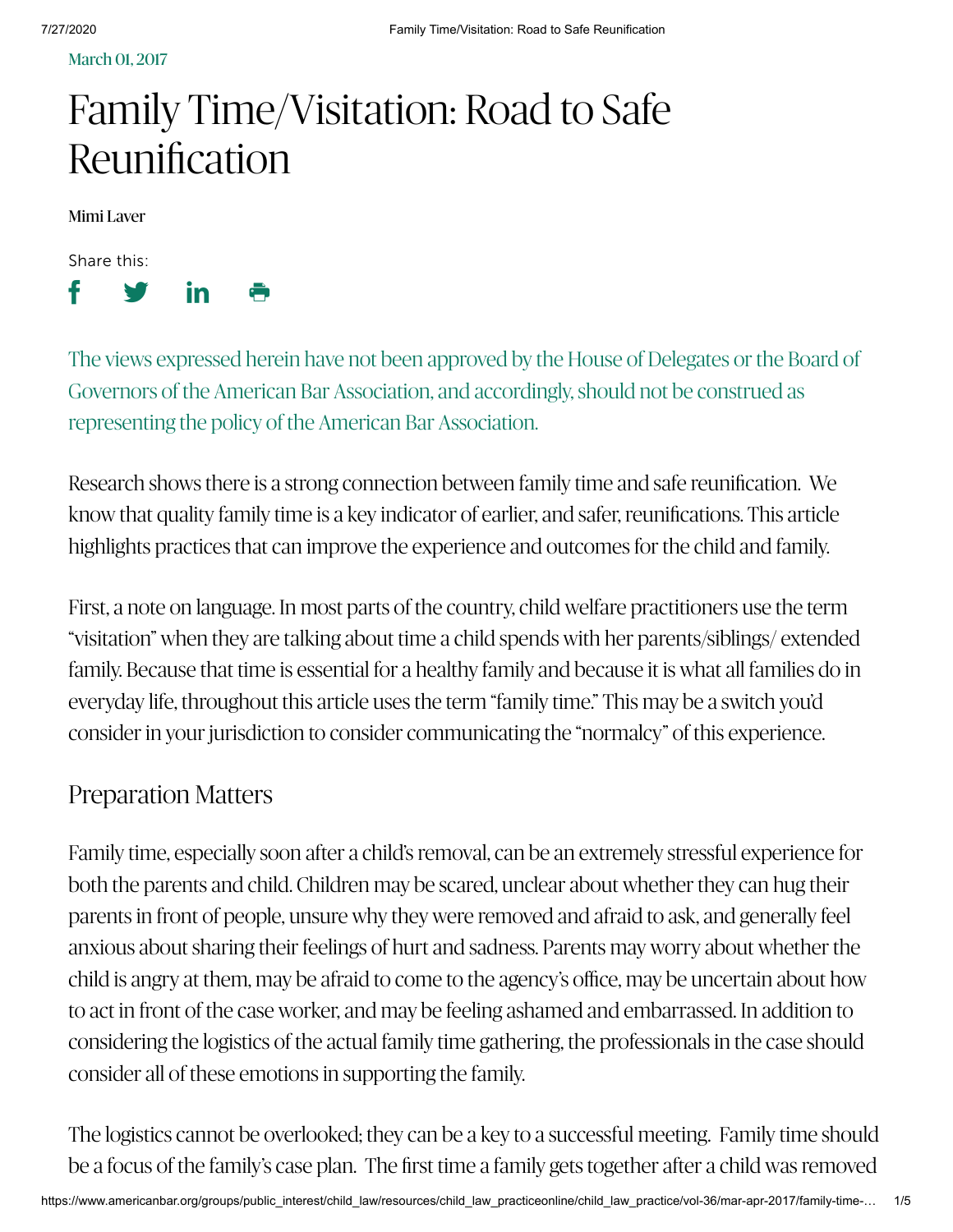#### 7/27/2020 Family Time/Visitation: Road to Safe Reunification

should occur as soon as possible, ideally within 48 hours, and if need be, the judge should order this. Family time should be planned when it does not interfere with a parents' work or child's school schedule. It should occur in a place that is convenient for everyone, and preferably somewhere outside of the child welfare agency's office (like a park, mall, or visitation center).

The caseworker should prepare the parent for what to expect during the time with the child. Parents often want to know if they can bring food or a gift. Parents also want to know if they will be supervised and by whom and the kinds of things they should say to their child if the child asks questions about when the family will be reunited. Helping parents prepare, logistically and emotionally, can go a long way towards successful family time.

### Consider How Much Supervision is Necessary

In most jurisdictions, family time is always supervised, at least at the beginning of the case. Some practitioners have started to ask WHY? Why must the family time be supervised when the child came into care because, for example, of a housing issue or another reason having nothing to do with safety. In contrast, Georgia recently enacted legislation making unsupervised family time the default and it only becomes supervised by court order if the court finds unsupervised visitation is not in the child's best interest. O.C.G.A. 15-11-112

It is difficult for a family to maintain their connections when someone is sitting nearby, watching every move and taking notes about every interaction. The level of supervision a family requires should be determined on a case-by-case basis. The caseworker should consider the reasons the child came into care, the child's age, and other family needs. Attorneys for the children and the parents should advocate with the agency, and with the court if needed, to have the family time follow the least-restrictive setting concept—there should be as little supervision as possible with safety of the child being the primary consideration.

# Family Time Should Mimic Family Life

In addition to a preference for unsupervised visits, caseworkers and courts should prioritize family time that actually mimics family life. Because the quality of family time is such a strong indicator of successful reunification, family time itself should resemble real life as much as possible. Concretely this means the visit should take place in locations that the family enjoys—a park, a relative's home, the family's church or favorite restaurant.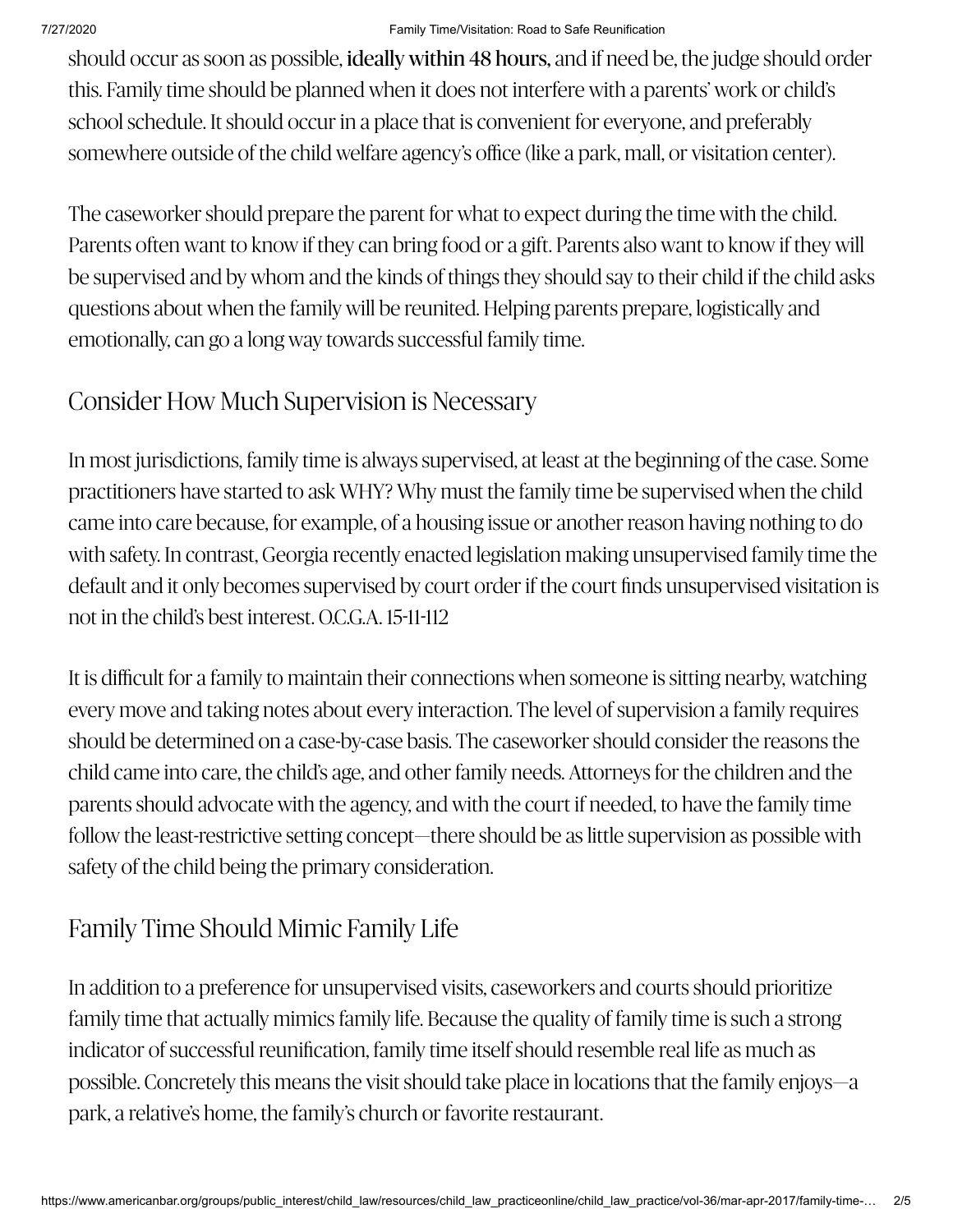The family should be together as often as possible. If a family only sees each other for one hour once a week, for example, that means they would only be together for about two days a year. This is certainly not enough. When children are very young, they should see their parents several times a week, and the length of visit could be on the shorter side. When children are older, they may only see their parents once or twice a week, but they might visit for a few hours (or longer) at a time.

In addition to scheduled family time, parents should be encouraged to participate in the child's normal activities. The parent should be told about all doctor and school appointments as well as extracurricular activities that they could go and enjoy. Even if the parents and child do not get to interact at these events, it means a lot to both when a parent can see the child play a sport, act in a play, participate in a school concert, or meet the child's friends.

Some jurisdictions such as New York City, have been making use of "visit hosts" as a way to have family time occur often and in settings that are familiar and comfortable for the family. A visit host is someone who the agency and family agree could oversee a visit safely. Examples include a pastor who allows the family to be together after a Sunday service while he is doing work in another room, a relative who hosts Sunday dinner, and a bowling alley manager who allows a father and son to bowl together each week. For more information and to see New York's Visit Host Policy see the Resources box.

In other places, communities have created visiting centers. Often, these are in houses where staff can be on site, but out of sight, and families can do "family activities." There are often kitchens so the family can make a meal, living areas to relax, play games, read books or work on homework together and bath tubs so parents can bathe their young children. This type of setting provides the answer to concerns about supervision that some might have while providing a comfortable setting for the family.

# Barriers to Quality Family Time

Of course there are practical issues that arise when stakeholders are considering improving the way they provide family time. Transportation to and from the gathering, staff time to organize and/or supervise, money to develop a family time center, and probably the most difficult, the will to change "the way we do things." While all of these are real concerns, many jurisdictions have joined together to figure out creative solutions to over-coming these issues. In some places, like a county in North Carolina, all it took was a judge who kept ordering family time for babies to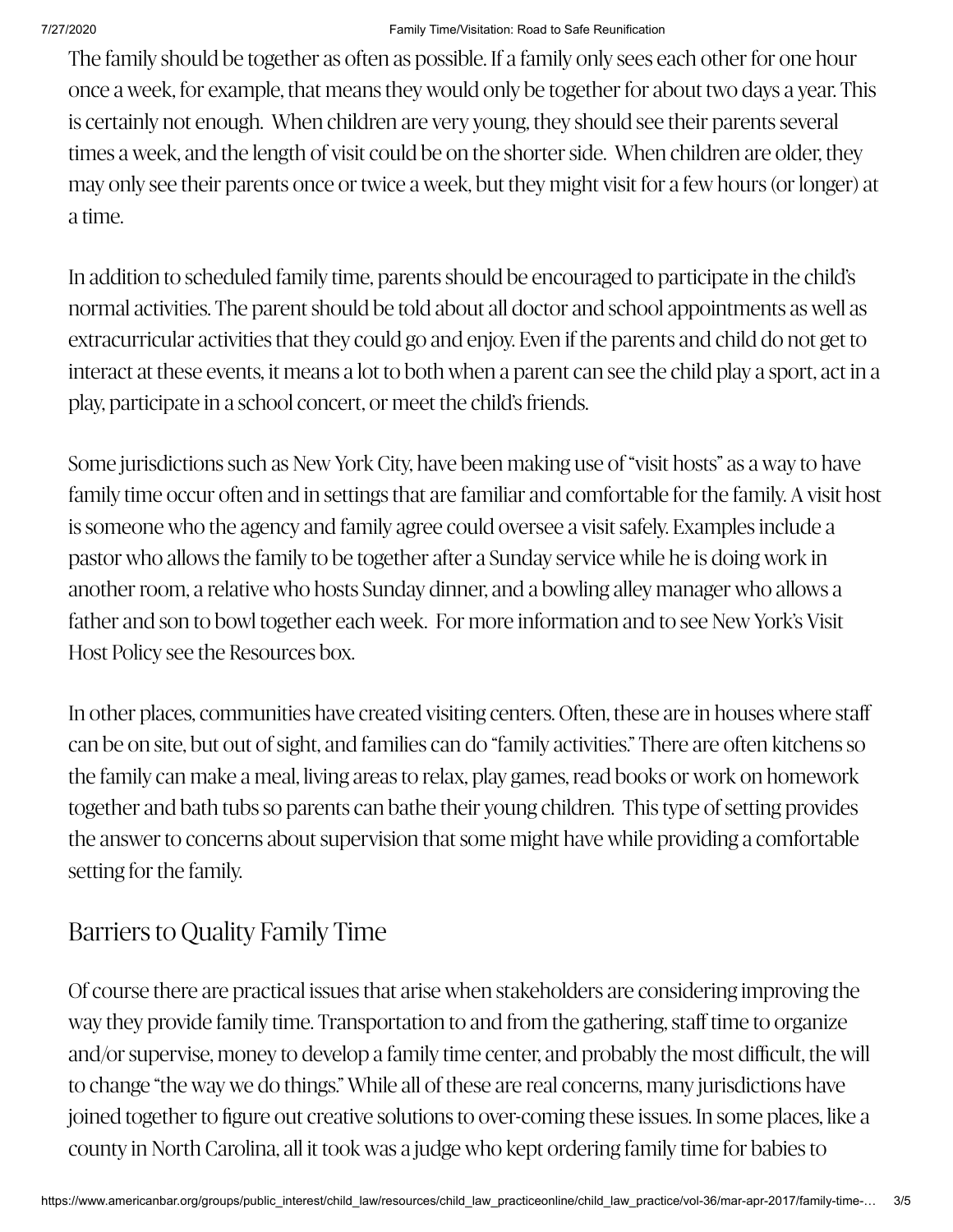happen three times a week. At first the system was stressed by this, but then they came together and figured out how to make it happen. Understanding the importance of family time to the child's well-being, as the judge did, provided strong motivation for family time that mimics family life in that county.

Mimi [Laver](https://www.americanbar.org/groups/public_interest/child_law/staff1/team/mimi-laver/), JD, is director of legal education at the ABA Center on Children and the Law. She directsthe Parent Representation Project, which works to strengthen legal representation quality for parents in the child welfare system.

Funding for this article was provided by the U.S. Department of Justice Office of Juvenile Justice and Delinquency Prevention through Award #2015-CT-BX-K001 to the National Council of Juvenile and Family Court Judges. Points of view or opinions expressed are those of the report contributors and do not necessarily represent the official position or policies of the funder or the National Council of Juvenile and Family Court Judges.

#### Resources:

Guggenheim, Martin and Vivek S. Sankaran, ed. *Representing Parents in Child Welfare Cases:* Advice and Guidance for Family Defenders. [American Bar Association, 2015. Specifically](http://shop.americanbar.org/eBus/Store/ProductDetails.aspx?productId=224751148) see: Appendix A to "Chapter 6, A Bridge Back Home: Visit Hosts New York City Administration for Children's Services Division of Family Support Services Office of Family Visiting," and Appendix B to "Chapter 6, New York City Administration for Children's Services Best Practice Guidelines for Family Visiting Arrangements for Children in Foster Care."

[National Council of Juvenile and Family](https://www.ncjfcj.org/sites/default/files/%20NCJFCJ%20Enhanced%20Resource%20Guidelines%2005-2016.pdf) Court Judges. *Enhanced Resource Guidelines: Improving* 2016, 8588. *Court Practice in Child Abuse and Neglect Cases,*

Jordan Institute for Families, UNC-CH School of Social Work. Visiting with Your Child, February 2015.

Jordan Institute for Families, UNC-CH School of Social Work. *Visitation Matters: Minimizing the Trauma,* 2014.

Center for Family Representation. A Cornerstone Approach to Moving Child Protective Cases: Small Adjustments for Judges and Practitioners to Consider.